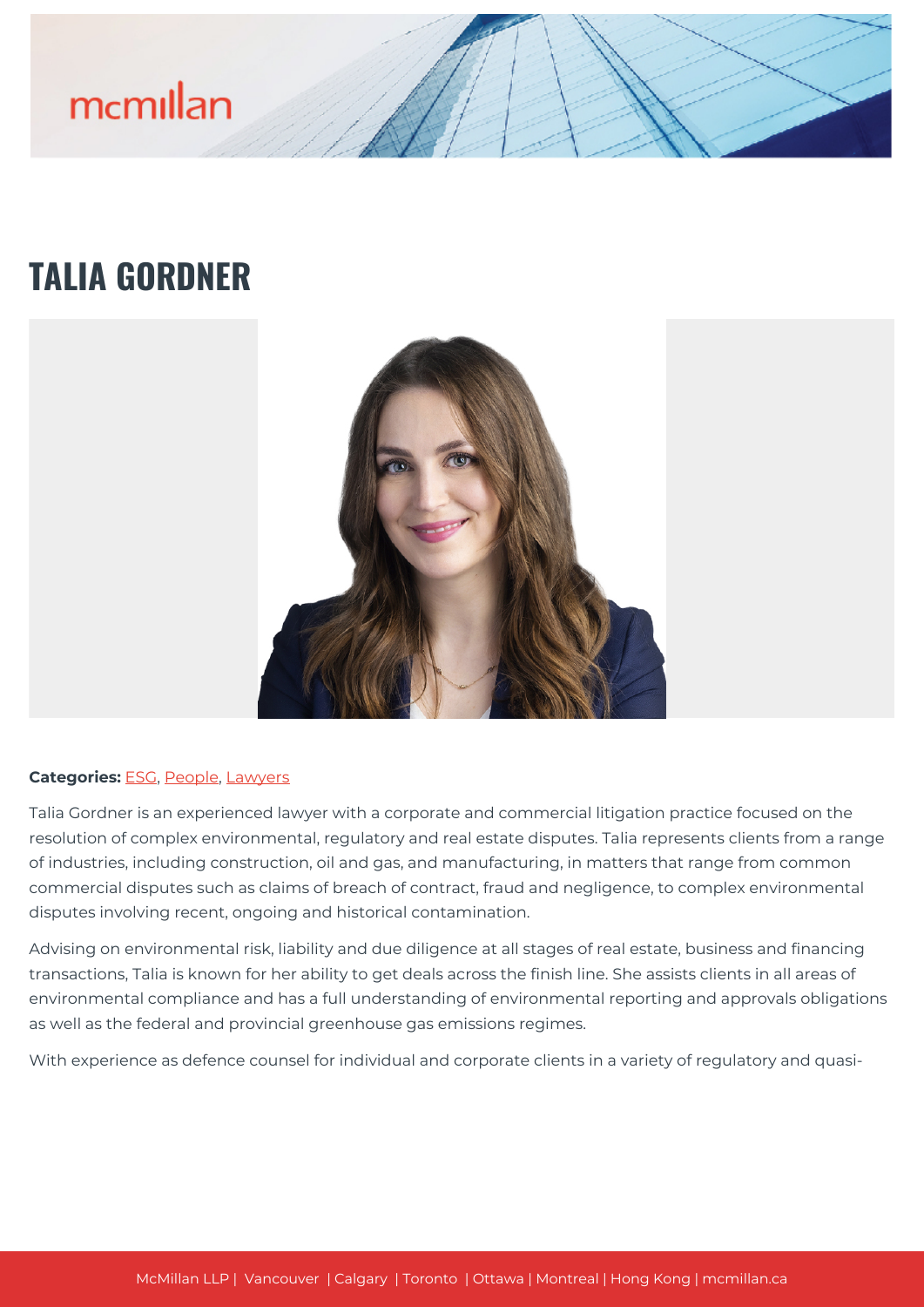

criminal federal and provincial matters, including under environmental, construction, transportation and municipal legislation, Talia negotiates resolutions that give clients peace of mind and advance their interests.

Prior to joining McMillan, Talia practised at a mid-sized law firm in Toronto. An active supporter of the arts, Talia is proud to play the alto saxophone in a not-for-profit community concert band.

#### **Email:** talia.gordner@mcmillan.ca

**Expertise:** Construction & Infrastructure, Corporate Commercial Litigation, Environment, Manufacturing, Oil & Gas

**Location:** Toronto **Phone:** 416.865.7834 **Position/Title:** Partner, Environment | Corporate Commercial Litigation **Directorships & Affiliations:**

- Ontario Bar Association, [Chair of Environmental Law Section Executive](https://www.oba.org/Sections/Environmental-Law/Executive?utm_source=LYR&utm_medium=EM&utm_campaign=Sections&_zs=bfFtN1&_zl=C7P52)
- North Toronto Community Band, Board of Directors and President (2016-2018)
- Canadian Bar Association
- Toronto Lawyers Association

#### **Publications:**

- ["Plan for the Ban: Our New Year's Update of Single-Use Plastics Bans Across Canada](https://www.oba.org/Sections/Environmental-Law/Articles/Articles-2022/March-2022/Plan-for-the-Ban-Our-New-Years-Update-of-Single)", Ontario Bar Association - Environmental Law Section (March 2022)
- "Combatting climate change through trade rules: Canada's and the European Union's efforts to put a cross-border price on carbon", Ontario Bar Association - Environmental Law Section (December 2021)
- "Thinning the Green Tape: Regulating Environmental Matters in the COVID-19 Pandemic", Environmental Law Section (December 2021)
- ["Carbon Tariffs The Next Challenge in Canadian Climate Law and Policy?](https://energyregulationquarterly.ca/articles/carbon-tariffs-the-next-challenge-in-canadian-climate-law-and-policy#sthash.JsPhCLy6.J2EtwQLN.dpbs)", Energy Regulation Quarterly, Volume 9, issue 3 (October 2021)
- ["Fueling the Future: Canada's Plan to Reduce Greenhouse Gas Emissions under the](https://www.oba.org/Sections/Environmental-Law/Articles/Articles-2021/April-2021/Fueling-the-Future-Canada%E2%80%99s-Plan-to-Reduce-Greenh) *[Clean Fuel](https://www.oba.org/Sections/Environmental-Law/Articles/Articles-2021/April-2021/Fueling-the-Future-Canada%E2%80%99s-Plan-to-Reduce-Greenh) [Regulations](https://www.oba.org/Sections/Environmental-Law/Articles/Articles-2021/April-2021/Fueling-the-Future-Canada%E2%80%99s-Plan-to-Reduce-Greenh)*", Ontario Bar Association – Environmental Law Section (April 5, 2021)
- "[Cannabis And Waste: Another "Green" Opportunity"](https://www.oba.org/Sections/Environmental-Law/Articles/Articles-2020/December-2020/Cannabis-and-Waste-Another-Green-Opportunity), Ontario Bar Association Environmental Law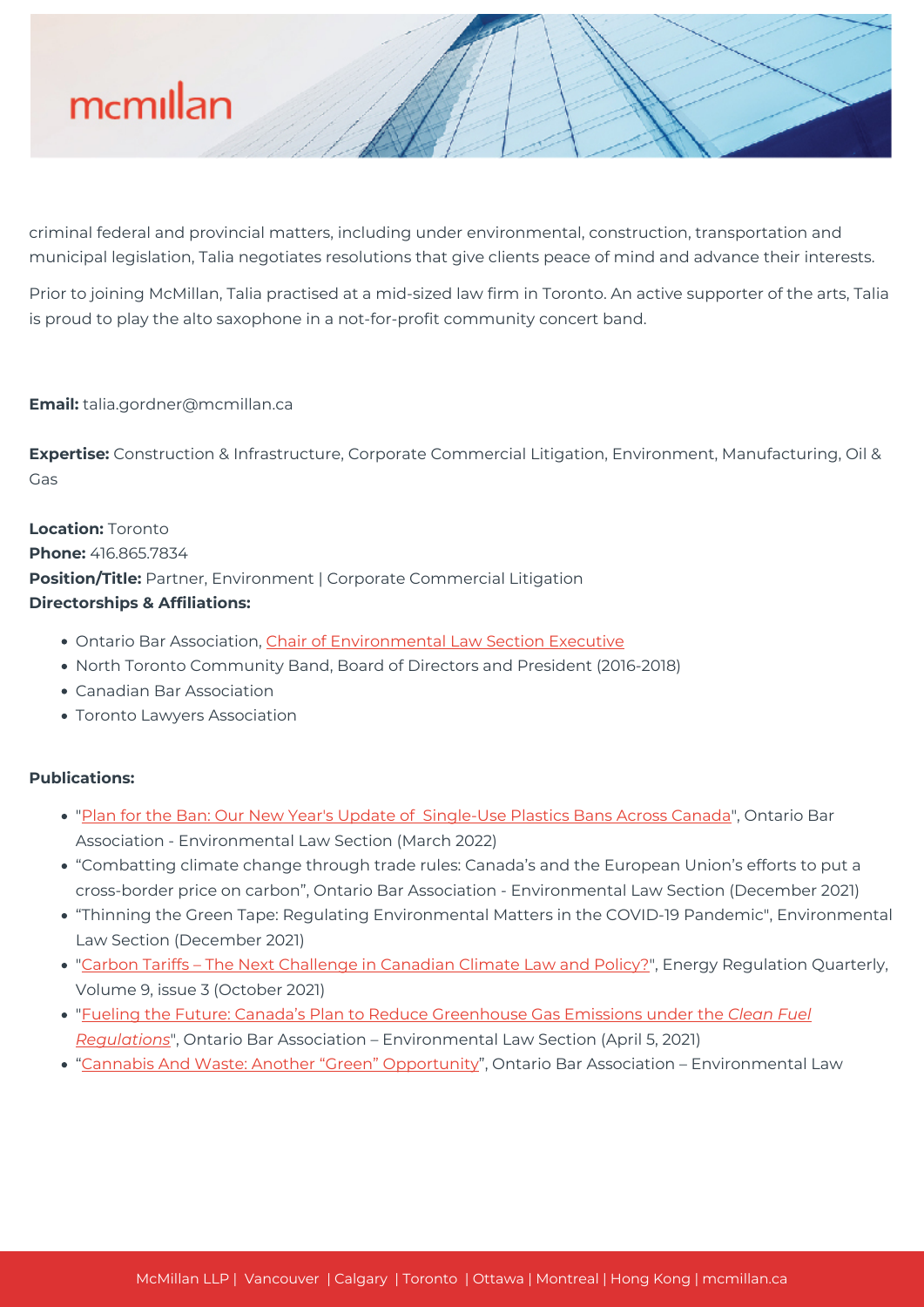

Section (December 15, 2020)

- ["Plan For The Ban: An Update On Single-Use Plastics Bans In Canada](https://www.oba.org/Sections/Environmental-Law/Articles/Articles-2020/September-2020/Plan-for-the-Ban-An-Update-on-Single-Use-Plastics)", Ontario Bar Association Environmental Law Section (September 22, 2020)
- ["Expropriation of Contaminated Land and its Fair Market Valuation](https://issuu.com/theima/docs/ima_insti-news_fall_winter_2020_v9)", INSTI-NEWS Fall/Winter 2020, p.17
- "Update: Cross-Country Check-In: COVID-19 and the Environment", Environment Law Bulletin (May 20, 2020)
- "Update: Cross-Country Check-In: COVID-19 and the Environment", Environment Law Bulletin (May 1, 2020)
- "Cross-Country Check-In: COVID-19 and the Environment", Environment Law Bulletin (April 15, 2020)
- "New Guidance from Ontario Court of Appeal on Landlord Liability for Historical Contamination", Blaneys on Business (March 21, 2018)
- "Ontario Court of Appeal Provides Guidance on Landlord Liability for Historical Contamination", Ontario Bar Association – Environmental Law Section (February 21, 2018)
- "Law Society Amends and Clarifies the "Threatening Criminal Proceedings" Rule", Ontario Bar Association – Environmental Law Section (April 24, 2017)
- "Businesses may be helped by Law Society rule change (April 24, 2017)", Blaneys on Business (April 24, 2017)
- ["Doing Business 2017: Equal Opportunity for all](https://mcmillan.ca/wp-content/uploads/2020/07/DB17-Report.pdf)", A World Bank Group Flagship Report, 14 th ed. (2017)
- "Overview of Ontario's Most Recent Additional to Environmental Legislation: The Great Lakes Protection Act, 2015", Ontario Bar Association – Environmental Law Section (December 18, 2015)
- "Overview of Ontario's Most Recent Additional to Environmental Legislation: The Great Lakes Protection Act, 2015", Blaneys on Business (December 18, 2015)

#### **Education & Admissions:**

**\_\_\_\_\_\_**

**\_\_\_\_\_\_**

**Degree:** Called to the Ontario bar **Year:** 2012

**Degree:** JD **University:** University of Detroit Mercy **Year:** 2011

**Degree:** LLB **University:** University of Windsor **Year:** 2011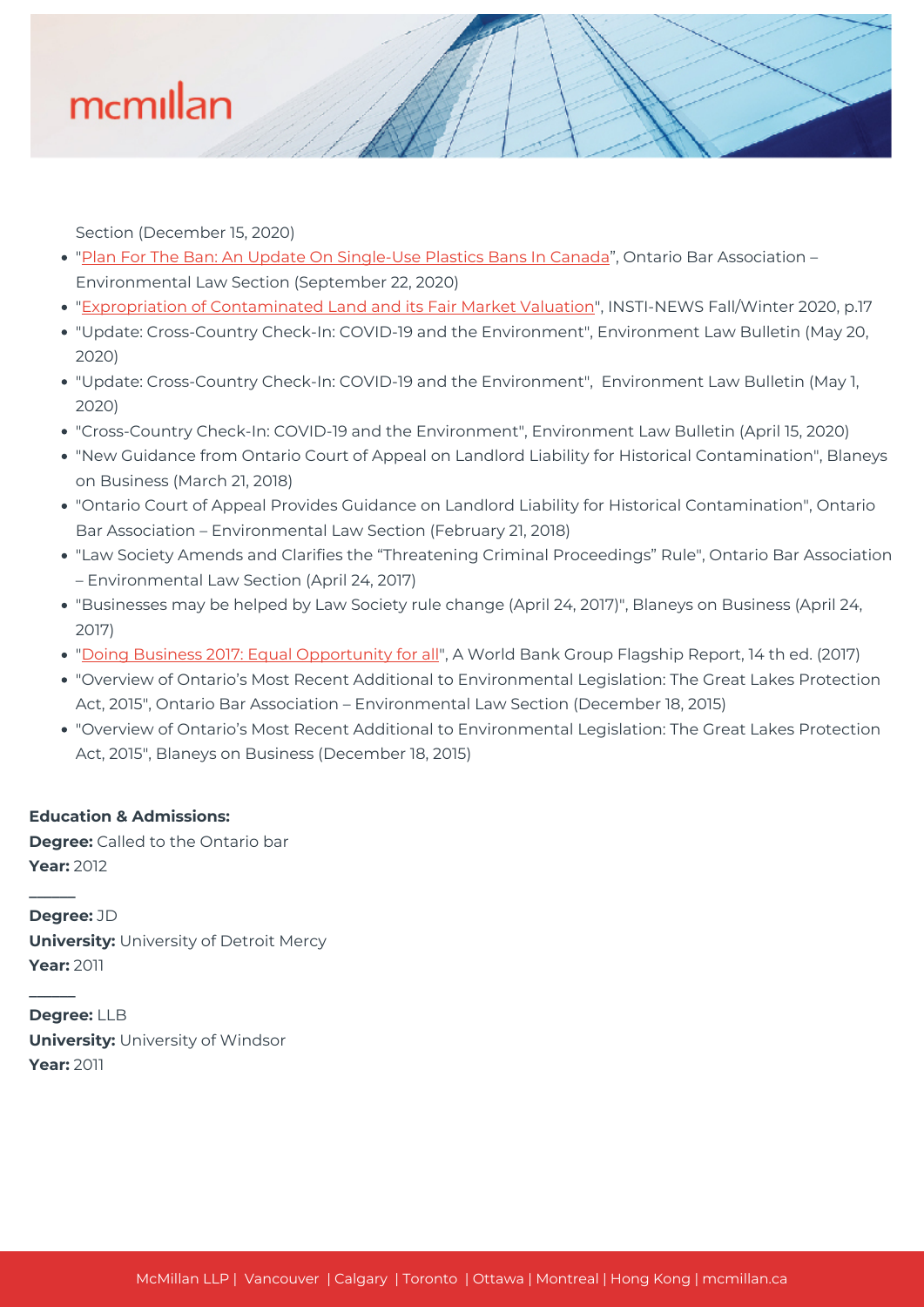

**Degree:** Bacherlor of Musical Arts **University:** University of Western Ontario **Year:** 2008

## **Media Mentions:**

**\_\_\_\_\_\_**

- ["Builders brace for new excess soil rules in Ontario"](https://mcmillan.ca/wp-content/uploads/2020/07/Builders-brace-for-new-excess-soil-rules-in-Ontario.pdf), by Mark Sabourin, *Ecocompliance.ca*, Vol. 38, No 10 (October 2021)
- ["Can you dig it? New regulations are breaking ground on excess soil management](https://issuu.com/ohbmagazine/docs/ohb_fall2021optimized?fr=sYWZmYTQyMTM3NDE)," by Ted McIntyre, *Ontario Home Builder*, p. 41 (Early Fall 2021)

### **Rankings & Recognition:**

Recognized by *Best Lawyers* in Canada (2022) as a leading lawyer in the area of Environmental Law

### **Speaking Engagements:**

- **-** Building Communities, Ontario Bar Association Institute Series, Chair
- **-** February 3 4, 2022
- **-** https://www.oba.org/Institute/Building-Communities

**-** When Environmental Impacts Seep Across Borders, Ontario Bar Association Institute Series, Moderator

**-** November 10, 2021

**\_\_\_\_\_\_**

**\_\_\_\_\_\_**

**\_\_\_\_\_\_**

**\_\_\_\_\_\_**

**-**

https://windsorlawcities.ca/climate-blog-recording-of-panel-discussion-featuring-windsor-law-alumni-in-clima te-related-legal-careers-now-available/

**-** Understanding Soil and Groundwater: Part 2 Ontario Bar Association – Environmental Law Section

**-** Co-Chair of Environmental Law Mentorship event Ontario Bar Association – Environmental Law Section **-** June 7, 2017

**-** Environmental Considerations in Real Estate and Business Transactions Toronto Lawyers Association

**-** May 16, 2017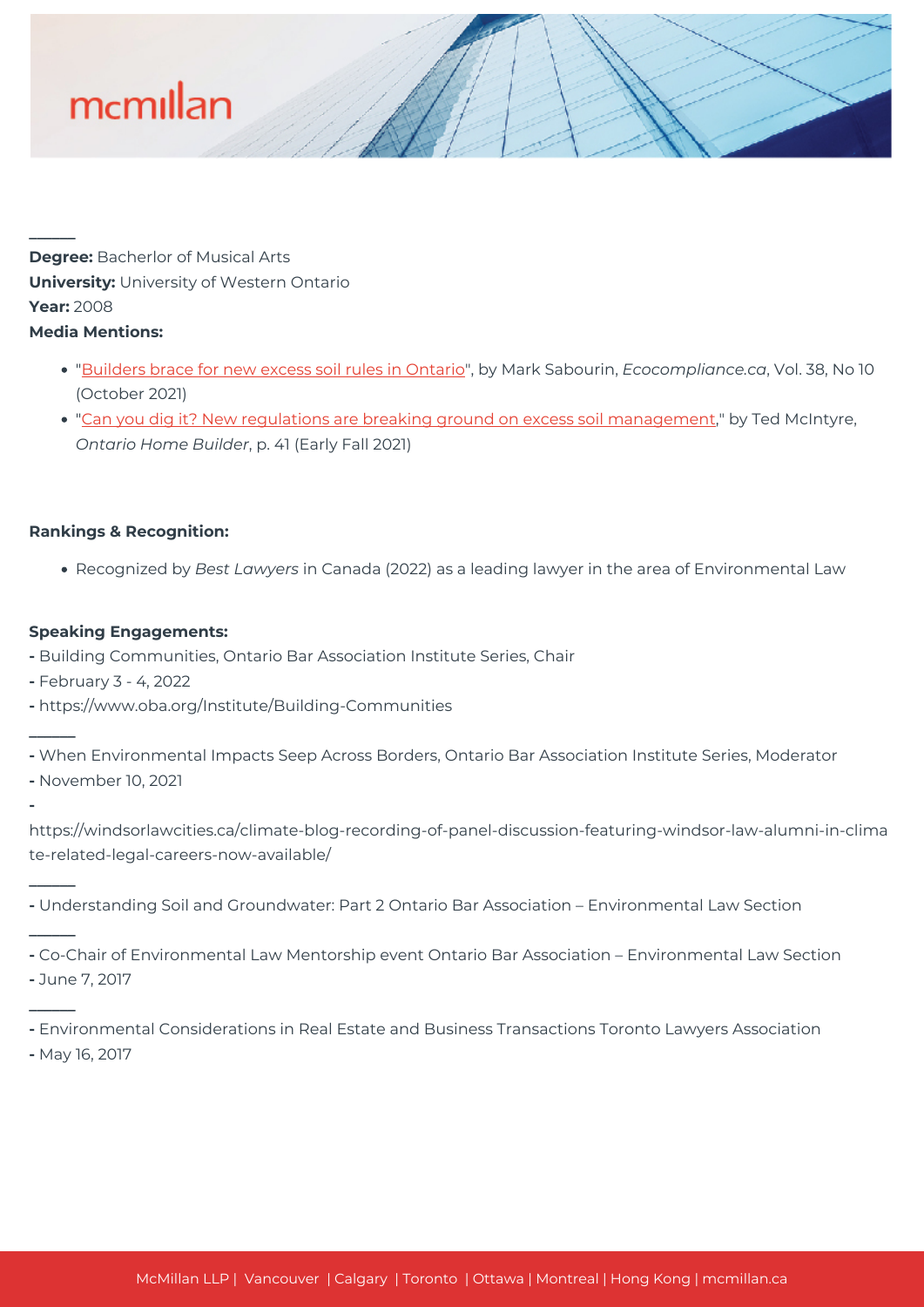

**-** Roundtable Discussions: Environmental Law 101 ICSC Canadian Shopping Centre Conference

**-** April 27, 2017

**\_\_\_\_\_\_**

**\_\_\_\_\_\_**

**\_\_\_\_\_\_**

**\_\_\_\_\_\_**

**\_\_\_\_\_\_**

**\_\_\_\_\_\_**

**\_\_\_\_\_\_**

**-**

**-**

**-**

- **-** CANECT, Spill, Leaks, Discharges & Emergencies: Legal Framework
- **-** April 29, 2014
- **-** Upload File
- **-** CBA's NEERLS Conference: A Survey of Key Federal Statutes
- **-** April 16, 2021

https://windsorlawcities.ca/climate-blog-recording-of-panel-discussion-featuring-windsor-law-alumni-in-clima te-related-legal-careers-now-available/

**-** Climate Change, Plastics and the Role of Federalism in Environmental Law, Ontario Bar Association's Institute Series: Building Communities

**-** February 5, 2021

https://windsorlawcities.ca/climate-blog-recording-of-panel-discussion-featuring-windsor-law-alumni-in-clima te-related-legal-careers-now-available/

**-** Working in Climate Action: Panel Discussion Windsor Law Cities and Climate Action Forum (CCAF) policy clinic, co-hosted by the Transnational Environmental Law Policy clinic at Windsor Law **-** November 25, 2020

https://windsorlawcities.ca/climate-blog-recording-of-panel-discussion-featuring-windsor-law-alumni-in-clima te-related-legal-careers-now-available/

**-** Navigating Environmental Compliance and Risk During and After a Public Health Emergency OBA Environmental Law Program, Online

**-** May 21, 2020

**-** Developments in Environmental Law for Real Estate Transactions The Canadian Bar Association

**-** March 5, 2020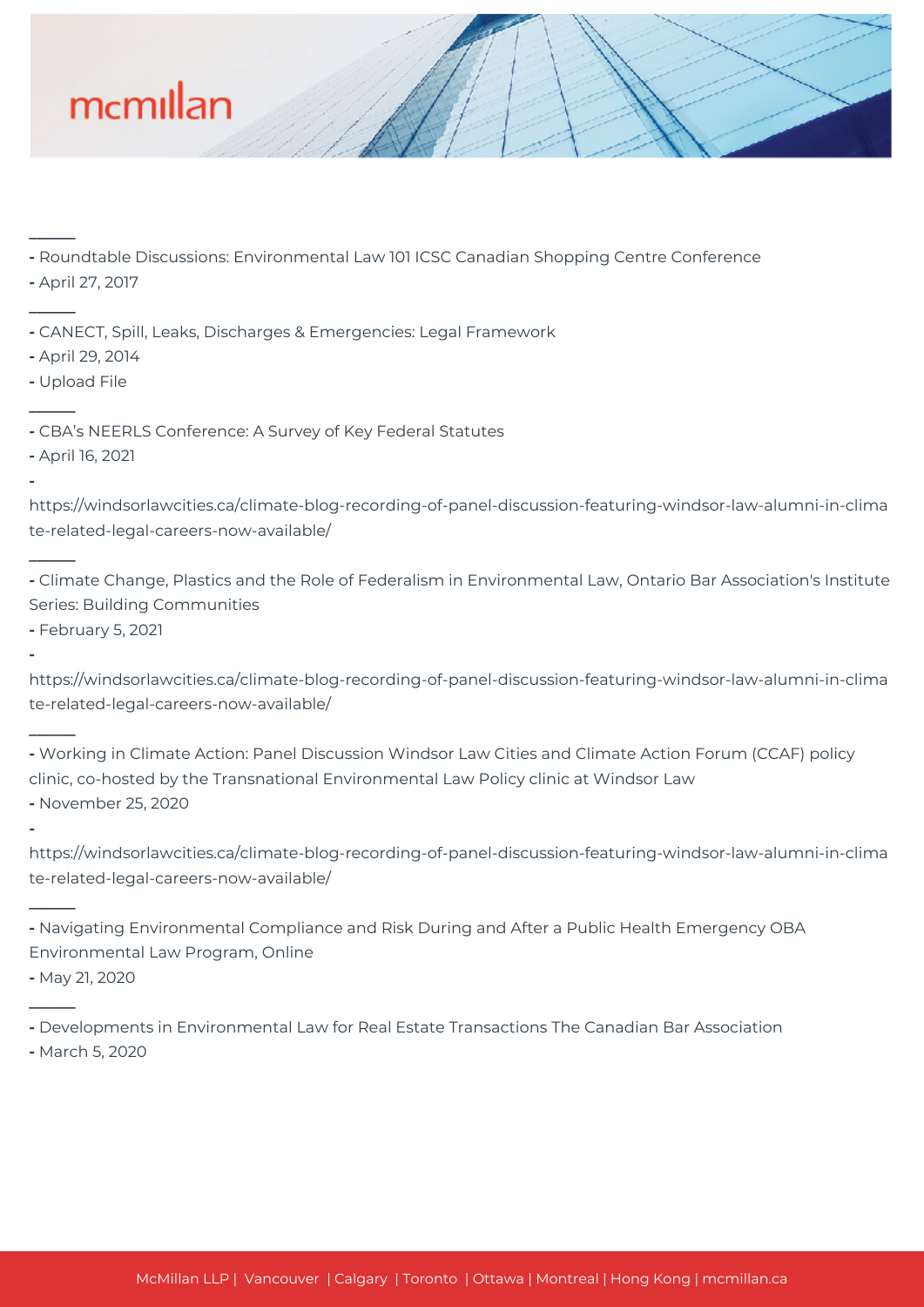

**-** Roundtable Discussions: Environmental Law 101 ICSC Canadian Shopping Centre Conference

**-** March 27, 2019

**\_\_\_\_\_\_**

**\_\_\_\_\_\_**

**\_\_\_\_\_\_**

**-** Unearthing Complexities in the Subsurface: Soil and Groundwater Essentials for Lawyers Ontario Bar Association's Institute – Environmental Law Section

**-** February 5, 2019

**-** Unearthing Complexities in the Subsurface: Soil and Groundwater Essentials for Lawyers Ontario Bar Association's Institute – Environmental Law Section

**-** May 1, 2018

# **Representative Matters:**

- Representing clients in complex multi-party environmental litigation dealing with recent, ongoing and historical contamination events.
- Investigating and advocating for property owners and occupiers in environmental contamination disputes between neighbouring properties.
- Directing investigations and coordinating environmental consulting and engineering experts for the purpose of sampling, reporting on and remediating environmentally contaminated sites.
- Providing advice on environmental law, risk and liability in multi-million dollar corporate acquisition transactions.
- Representing clients in various levels of the Ontario Superior Court of Justice involved in commercial litigation arising from fraud, breach of contract, shareholder disputes and real estate and leasing matters.
- Appearing at the Environmental Review Tribunal in relation to Renewable Energy Approval appeal and municipality order appeals under the Environmental Protection Act.
- Providing guidance on federal and provincial greenhouse gas, stewardship, recycling and waste management legislation and compliance.
- Negotiating access and sampling agreements with major oil and gas companies on behalf of property owners.
- Defending both companies and individuals in regulatory investigations and prosecutions under the Environmental Protection Act, Technical Standards and Safety Act, 2000, Safe Water Drinking Act, 2002, Fire Protection and Prevention Act, 1997, Building Code, Highway Traffic Act and various municipal bylaws.
- Law Clerk to Federal Court judge in Gitxaala Nation v. Canada (Minister of Transport, Infrastructure and